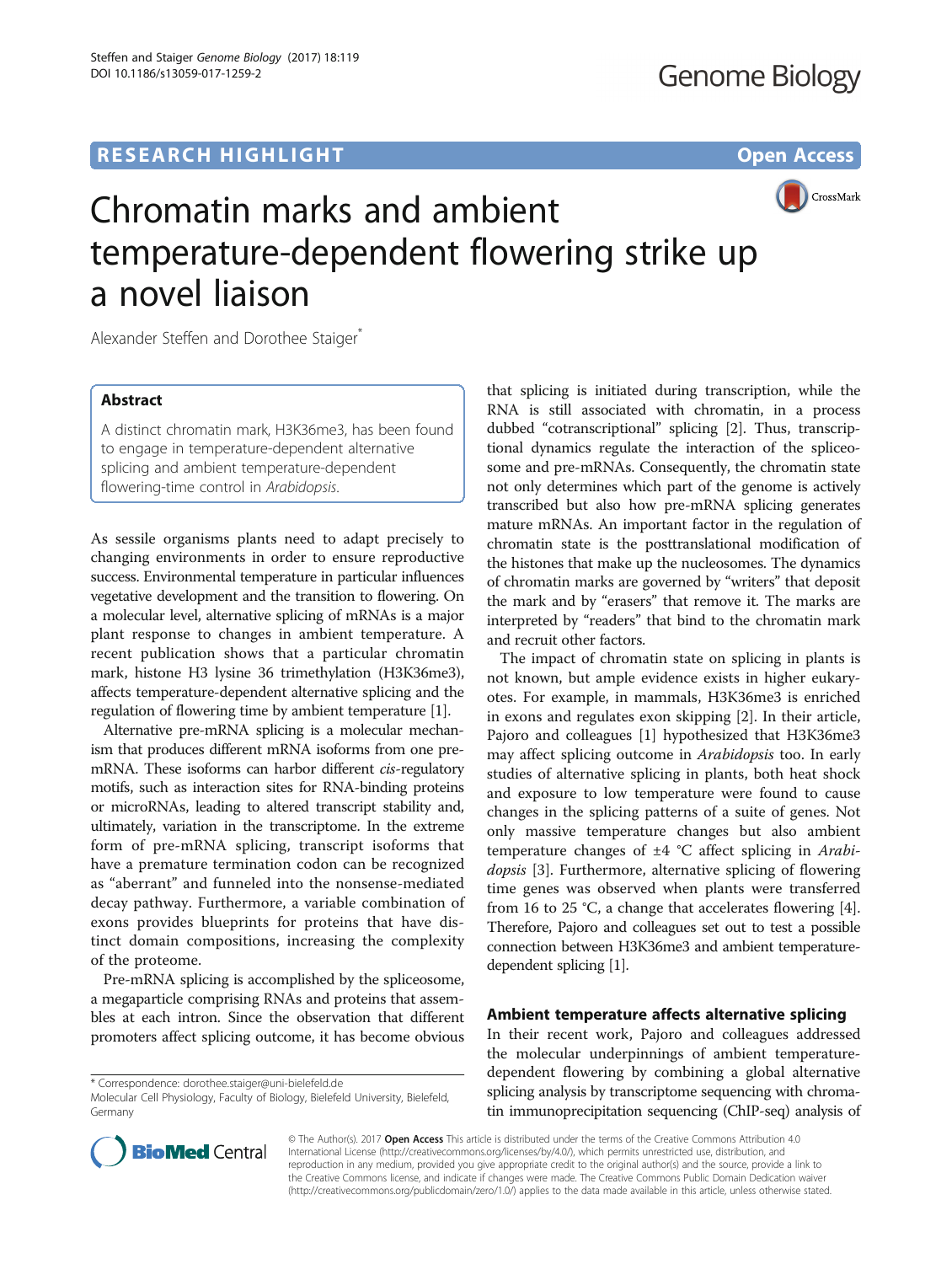<span id="page-1-0"></span>histone methylation pattern [[1\]](#page-2-0). Arabidopsis plants were grown at 16 °C for 5 weeks in short days and then shifted to 25 °C to induce the transition to flowering by the ambient temperature pathway. Plants were sampled after 1, 3, and 5 days to monitor the onset, persistence, and a potential reversion of transcriptome changes.

Around 700 splicing events changed in response to increasing temperature. The majority of changes were already detectable after one day and remained stable for the experimental timespan. Among the affected genes was the key flowering-time regulator FLOWERING LOCUS M (FLM). Alternative splicing of FLM has been shown to generate different protein variants at increasing temperatures, leading to transcriptional upregulation of the flower-promoting factor FT at elevated temperatures [[5, 6](#page-2-0)]. Moreover, the splicing patterns of transcripts encoding serine-arginine (SR)-rich splicing factors or the subunits of the U2 snRNP auxiliary factor changed in response to rising temperature. Alternative splicing of splicing regulators can lead to the production of factors with different activities, and thus can coordinately regulate cohorts of downstream targets.

# A causal link between H3K36me3 and ambient temperature-dependent flowering

To correlate changes in alternative splicing patterns with changes at the chromatin level, Pajoro and colleagues [[1\]](#page-2-0) focused on H3K36me3. A global determination of H3K36me3 by ChIP-seq at 16 °C and one day after increasing the temperature to 25 °C revealed around 60,000 regions in which H3K36me3 was enriched. This mark was found in 96% of the genes that undergo differential splicing upon increasing temperature, whereas it was present in only 65% of the genes changing in steady-state in response to the temperature change. Importantly, the authors observed changes in H3K36me3 deposition in the differentially spliced genes between tissue harvested at 16 and 25 °C, respectively. Overall, higher levels of the H3K36me3 mark were observed in a region around 500 nucleotides downstream of transcription start sites after the switch to 25 °C. This overrepresentation of the H3K36me3 mark in plants switched to warmer conditions implicates H3K36me3 in the regulation of temperatureinduced alternative splicing.

Next, the authors set out to causally link deposition of H3K36me3 marks with temperature-dependent splicing. They made use of mutants that have defective SDG8 and SDG26 methyltransferases, and thus reduced H3K36 methylation. Global alternative splicing analysis showed that when shifted to 25 °C, temperaturedependent alternative splicing events in these mutants, including the splicing of flowering-time genes such as FLM, are changed relative to those in wild-type plants. At 16 °C, only small differences between wild-type plants and the mutants were observed, pointing to a specific role of H3K36me3 in ambient temperature-dependent



**Writer Eraser Reader Wild type**